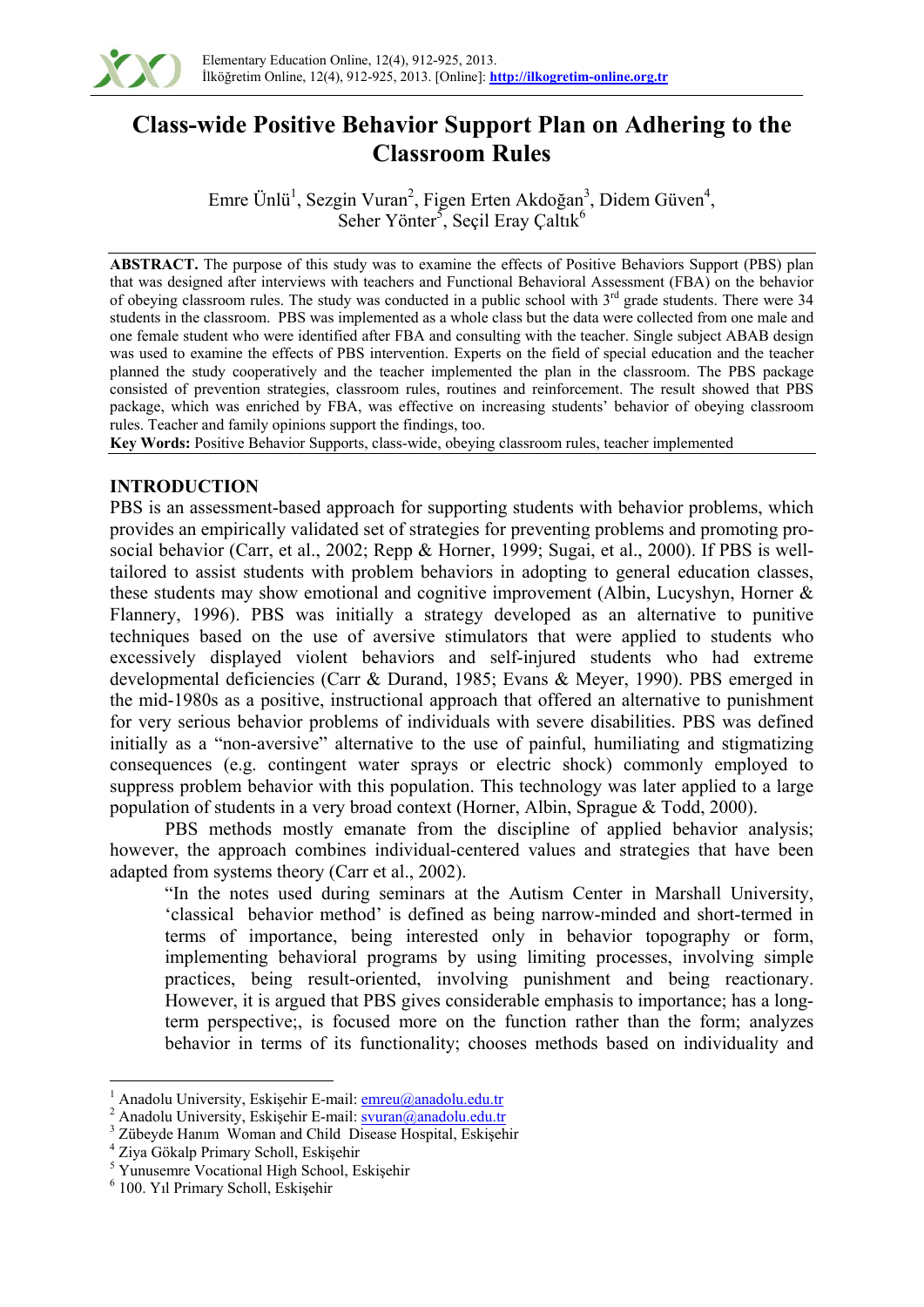effectiveness; consists of multiple components in the natural environment; emphasizes conditions and teaches functional skills; is positive and; tends to take positively reinforcing and preventive measures" (Johnston, Richard, Jacobson, Green, & Mullick, 2006, p 60).

The studies on positive behavior support focus on creating changes in behavior or behaviors by identifying environmental factors and making amendments in environmental factors. If an arrangement or adaptation of environmental factors achieves effective results, it will have a considerable effect on behavior in a short time; furthermore, the likelihood of the sustainability of this change will thus be enhanced by sustaining the change in the environmental factors. PBS is regarded as an application program package and may target large populations. Aiming to eliminate the problem behavior before it emerges; PBS targets preventing future expenditures and inappropriate installations for students who pose risks. Thus, the efforts and time spent by teachers on problem behaviors can be saved (DuPaul  $\&$ Eckert, 1994).

Considering the studies carried out to date, it can be said that PBS interventions generally fall into three groups; *school-wide, class-wide* and *individual.* While school-wide PBSs plan preventive and reduction activities for slight behavior problems and hazardous behaviors which can bring out problems in the future, class-wide PBSs have appealed over interventions targeting individual students as well as the problems in the class. Class-wide PBSs target many more students in need of support and are thus cost-effective; deprive no students of the benefits of the intervention and are thus equitable; and benefit from the superior efficacy of prevention and early intervention efforts. More importantly, class-wide PBSs help learning to take place within the student's natural instructional environment, and thus contribute to improvement of generalization of effects (DuPaul & Eckert, 1994). PBS focuses on creating consistent, predictable, positive and safe environments for all children. At the classroom level, key features of PBS include: (a) careful planning of the physical environment, schedule, and materials; (b) teaching students about routines and expectations; and (c) acknowledging children for engaging in appropriate behavior (Fox, Dunlap & Powell,. 2002). On the other hand the goal of Individualized Positive Behavior Support is to reduce problem behavior and increase an individual's daily living skills and opportunities for an enhanced quality of life. Research demonstrates the effectiveness of PBS in addressing behaviors that are dangerous, highly disruptive, and/or impede learning and often result in social or educational exclusion (Association for Positive Behavior Support, 2008)

PBS interventions focus on why the behavior occurs, thus, on its function. Therefore, one of the indispensable components of the PBS package is the functional behavior assessment (FBA) which is a process that identifies circumstances which sustain or help to identify the problem behavior (Horner & Carr, 1997).

FBA is the sum of the methods and processes used to obtain information on the antecedents of the behavior, behavior itself and its results, with the aim of identifying the function of the behavior. FBA is not a single test or approach, but a strategy based on methods of multiple measurement and evaluation. The objective of FBA is to identify the reason of the behavior, thus the problem behavior can be reduced by making appropriate interventions. There are two basic instruments in functional assessment; the first is to identify the function of the behavior. In other words, what does a student get or avoid when the behavior is exhibited? The second is to develop strategies which reinforce positive student performance while reducing the problem behavior that induces the student to display successful functions (Noell, Witt, LaFleur, Mortenson, Ranier & LeVelle, 2000). Functions of behaviors are generally listed as receiving attention, gaining a preferred item or activity, escaping from an unpleasant academic or social demand and meeting sensory needs (obtaining sensory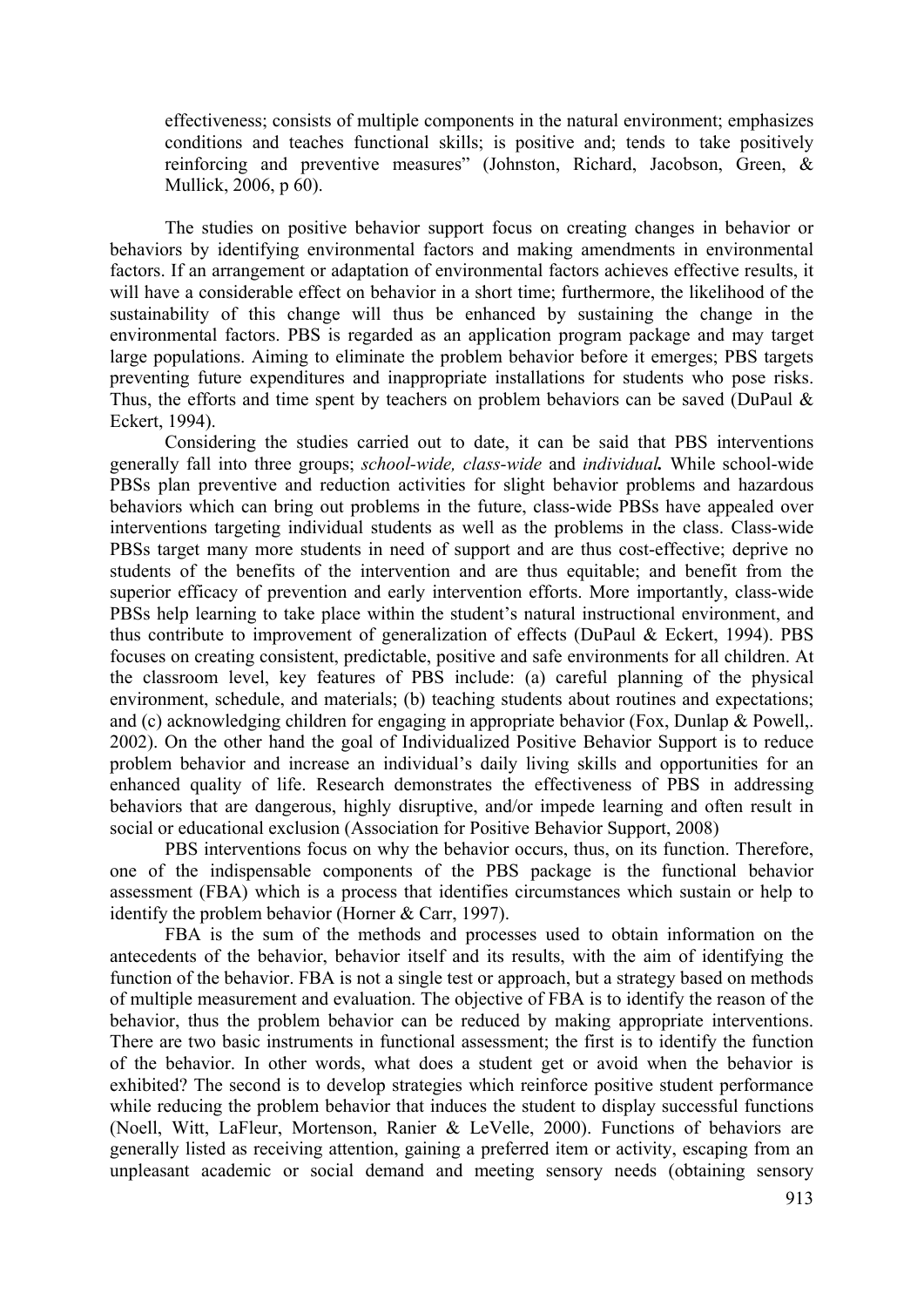stimulants) In order to prepare an efficient application plan for problematic behaviors, the results of FBA should be used (Barnhill, 2005).

It is stated in many studies that the problems encountered in education of the students who have serious behavior problems are gradually increasing (Kauffman & Burbach, 1997; Sprague, Sugai, Horner, & Walker, 1998; Sugai & Horner, 1994). Teachers today tend to seek behavioral intervention strategies in order to cope with the problem behaviors of such students. The effectiveness and feasibility of behavioral strategies in a specific period of time, their relevancy to the field and support they receive for positive responses play a big role in the teachers' search for coping strategies (Martens, Witt, Elliott, & Darveaux, 1985; Mitchem & Young, 2001).

In recent years, public has become aware of the violence in schools. As a result of this, behavior and classroom management have gained importance. Ministry of National Education of Turkey issued a circular demanding that school administrations and teachers should take necessary measures (MEB 2006). The purpose of the Circular was to prevent punishment in schools and it proposed applications in line with PBS strategies but did not present any references to teachers' responsibilities.

Vuran and Varlıer (2006), in reporting their interviews with teachers of inclusive classrooms, stated that half of the teachers cite classroom management as their biggest challenge. Other studies in Turkey (Acar, 2000; Özen & Batu, 1997) showed that students' important problematic behaviors in inclusive classrooms are as follows: speaking without permission, entering in and leaving the classroom without permission, sitting in an improper manner on the desk, non-participation in activities and disturbing others.

In another study, prospective teachers listed the following problem behaviors in inclusive classes; not listening to the teacher, disinterest in classroom activities, talking to other students, speaking without permission, lying on the desk, beating each other, going to bathroom during class, not listening to the student who is talking and leaving the classroom without permission (Yikmis & Ural, 2004). However, there are no published studies in Turkey about the methods or control strategies used by teachers in classroom management.

In an experimental analysis of PBS consultation, (Benedict, Horner, & Squires, 2007) researcher evaluated the impact of consultation on teachers' implementation of key universal PBS practices and on student problem behavior in a pre-school environment. A clear relationship between consultation and teachers' implementation of universal PBS practices was demonstrated across four classrooms but student rates of problem behavior were low prior to, and following, intervention. Carter and Norman (2010) also replicated Benedict and friends study and found that consultation on PBS strategies effective on teachers' implementations of these strategies in their classrooms. In the classes where ODD practice was conducted, it was seen that teachers' self-confidence increased, they thought themselves more efficient, they were satisfied about the results and process of the study (Alkon, Ramler, & MacLennan, 2003; Duda, Dunlap, Fox, Lentini & Clarke, 2004; Benedict et al.). In the studies carried out, behaviours such as praise for the teachers, the correct responses to appropriate behavior, self-assessment, and data logging were found to be gained. (Partin, Robertson, Maggin, Oliver, & Wehby, 2010)

One of the issues that teachers in Turkey very often complain about is the problem behavior displayed by students. Moreover, many teachers employ punitive techniques to prevent problem behaviors of students. Whatever techniques they use, in case of failure, teachers also tend to base the reason for such a result on the students or on the characteristics of the students and their families. Since they seek the origin of the problem outside the class, they cannot effectively cope with the problem behaviors they face within the class (Balay & Sağlam, 2008; Dağlı & Baysal, 2012; Sadık & Doğanay, 2008). It is argued that the implementation of PBS by teachers will provide a positive learning environment in the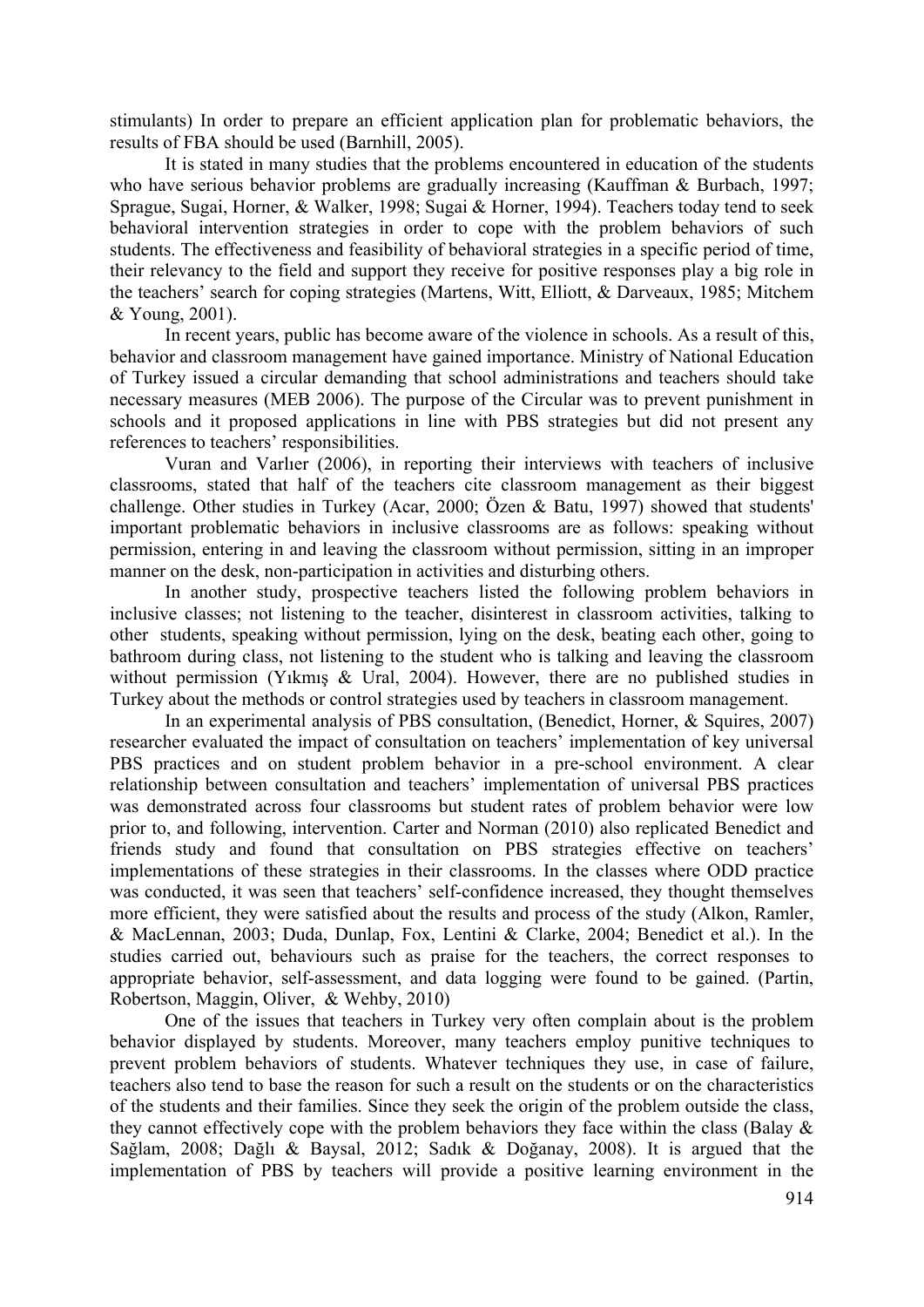classroom and will offer practical implementation options for teachers; that the problem behavior can be totally eliminated, if possible, by identifying the function of the behavior. PBS strategies are accepted as scientific applications, and their efficacy is confirmed by researches. The present study is important as it is a preliminary examination of PBS strategies. This study's main focus is on the examination of present strategies and their application in classrooms.

In this context, the only study in Turkey is about the effectiveness of the "First Step to Success Program" conducted by Diken, Cavkaytar, Batu, Bozkurt, & Kurtyılmaz (2010, 2011). This ongoing project is composed of strategies for early prevention.

There is a need to carry out studies with teachers in Turkey, to introduce PBS interventions to them, to provide them with the ways of implementing this support program and to research the impacts of the interventions.

This study, therefore, aims to identify the impacts of a PBS intervention on student behaviors related with adherence to classroom rules, which was implemented in the classroom of a teacher who asked for help in classroom management. To this aim, the study sought answers to the following questions.

Is classroom-wide PBS planning effective on improving student behaviors related with obeying to classroom rules? What are the opinions of the teacher whose classroom was used to implement the program?

#### **Method**

#### **Participants**

The study was carried out with third grade students attending a public primary school. Three teachers at the school where the study was conducted asked for help in resolving the problems they faced in their classes. These teachers contacted the researchers in order to seek solutions to the problems they faced. Direct observations were carried out in the classes of these teachers in order to make a functional assessment. These observations were conducted in Turkish Language, mathematics and social studies classes excluding the first and last 5 minutes from the lessons. As a result of the observations, only one of the classes was found to have intense behavioral problems which posed a risk to the teacher. PBS interventions were planned in one classroom to reduce problem behaviors.

Following the approval of the teacher, pre-behavior, behavior and post-behavior classroom environments (ABC) were video recorded and analyzed. There were 32 students in the class; 16 female and 16 male. The implementation was carried out in the whole classroom in accordance with the nature of PBS interventions. Following ABC recordings, it was discovered that 7 students in this classroom displayed more problem behaviors compared to the other students. One of these 7 students was diagnosed as having mild intellectual disability; the remaining students had no disabilities. Following the identification of the students, the results were shared with the teacher. The teacher stated that two of these 7 students, one sitting in the first and the other in the third row, displayed more problem behaviors than the others. The research team observed the impact of the PBS package implemented in the whole classroom on problem behaviors by recording the changes in the behaviors of these two students.

Neither student had any disabilities. According to teacher's review, grades and academic success of one of the students, Zeynep, was above the classroom average. The second student, Ahmet, was in the classroom average, academically. The teacher also stated that Ahmet was the one who displayed problem behaviors most frequently in the class. The teacher made these assessments about students considering their performance in lessons and a country-wide placement test.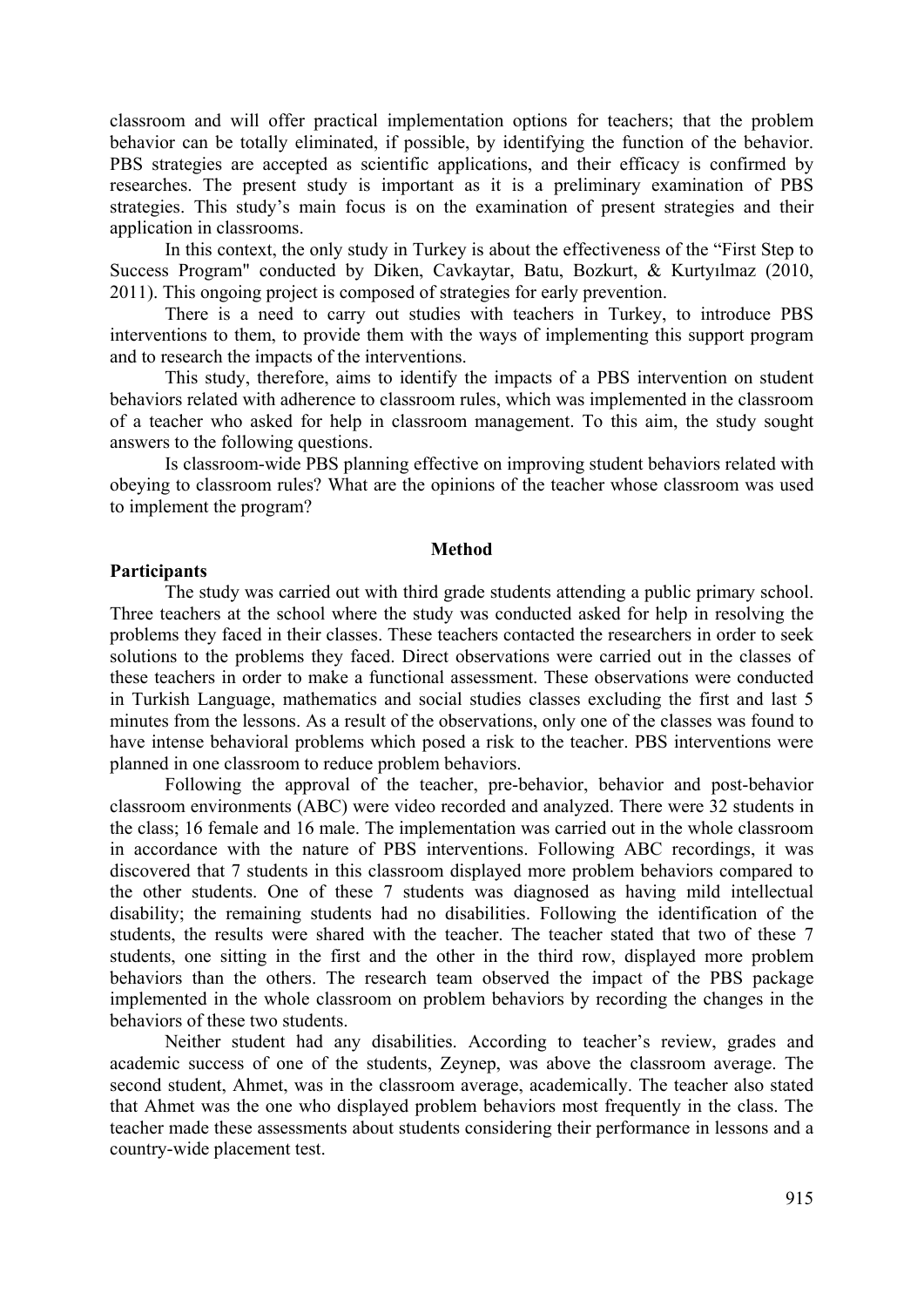# **Implementers**

This study was carried out by a special education counselor, two special education teachers, two psychologists and a kindergarten teacher. The special education counselor took the charge of planning and executing the study and provided consultancy to other team members. One of the special education teachers and one psychologist met initially with the classroom teacher and took charge of planning and reporting procedures. The other special education teacher, psychologist and the kindergarten teacher took charge of data recording, daily meeting arrangement with the classroom teacher and collecting data for observer reliability.

## **Setting**

The research was carried out in a public school in one of the large provinces of the Central Anatolia Region. There were 1463 students and 30 students per classroom on average in the study school. The school was located in a neighborhood with a middle-level socioeconomic background. To collect data about them, a fixed video camera was installed in the classroom in order to see these two students concerned. There were 16 desks in the classroom each seating two students. Zeynep and Ahmet sat in the first and third desks respectively. There was a computer, an overhead projector, a teacher desk and chair, a student bookshelf and a board in the classroom. There was a photo of Ataturk hung on one of the walls of the classroom. There was an activity corner and a picture board as well.

# **Experimental Design**

One of the single subject research designs, the ABAB withdrawal design was used in the research. This model was used since the target behaviors were reversal behaviors (Gay, Mills, & Airasian, 2006) and it was easier for the teacher to use compared to other models. The ABAB design was implemented in such way to collect baseline data until decisive data was obtained; "to start intervention" and "to turn back to baseline conditions after decisiveness" were achieved in the intervention so as to observe the data changes; then, "to turning back to intervention phase" so as to complete the study. Data were collected by maintaining pre-study conditions in the baseline phases  $(A_1-A_2)$  while PBS components were used in the intervention phase (B1-B2). In the transition between the phases, at least 40% performance change (calculated in comparison with the preceding level) was taken as the basis.

# **Dependent Variable**

Dependent variable of the research was the student behavior of not obeying the classroom rules. The dependent variable was investigated by direct observation and ABC recordings. Examples of the behavior were identified by functional behavior assessment.

# **Independent Variable**

The independent variable of the research was the Positive Behavior Support Package (PBS) enriched with functional assessment. The PBS package applied consisted of the four components specified below. More than one component were used simultaneously and consecutively to make the desired change on the dependent variable.

# **Identification and Measurement of the Target Behavior**

Video recordings were made of four different lessons (Turkish Language, Mathematics and Social Studies and Visual Arts) and then converted into ABC recordings. Based on these records, the problem behavior was described as not obeying the classroom rules and examples of the behavior were identified as follows;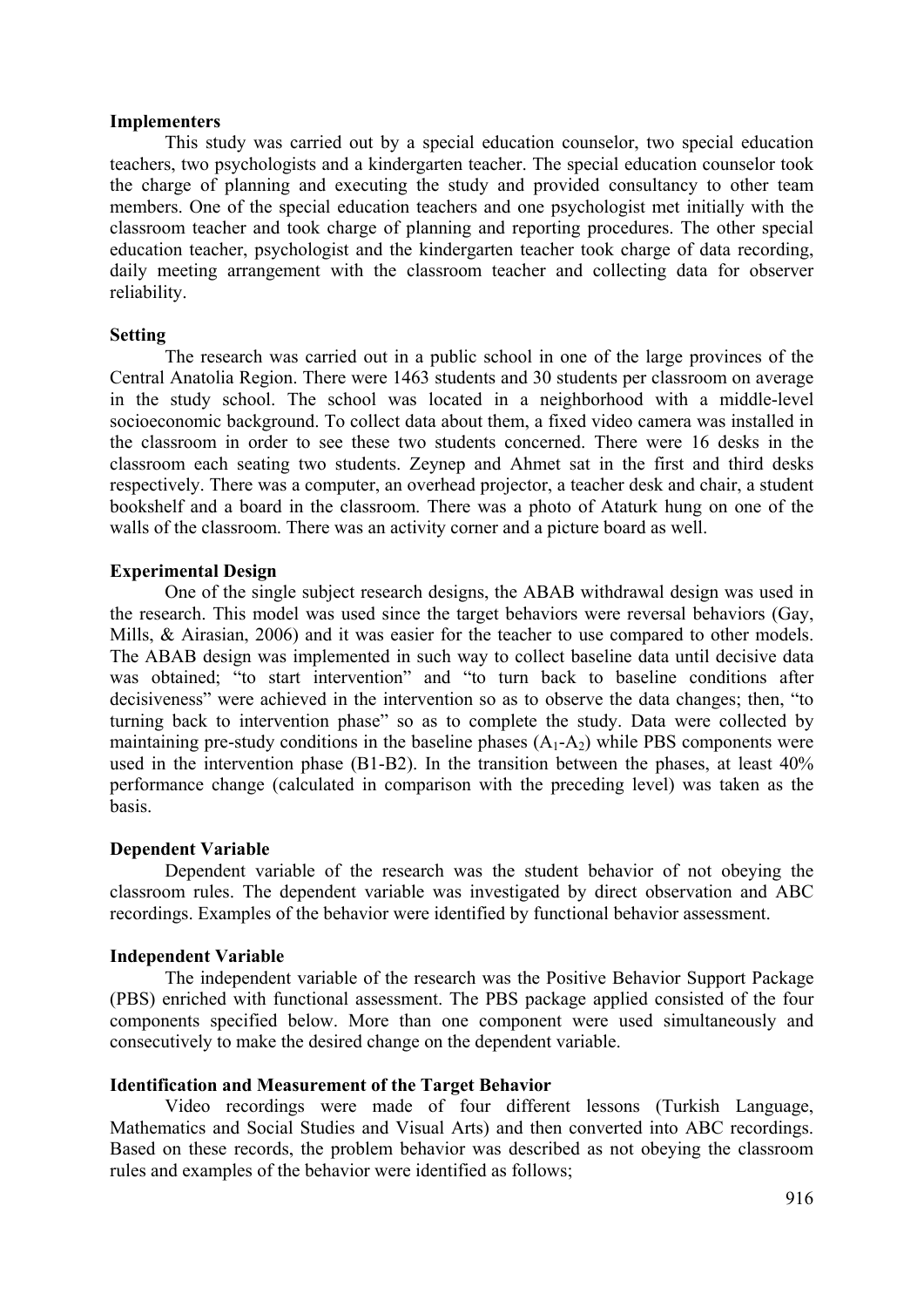- Speaking in the classroom without teacher's permission
- Standing up during the lesson without teacher's permission
- Dealing with subjects (bottle, curtain, toys etc.) which are not relevant to the lesson
- Distracting friends (touching friends sitting in the front or back desks, touching with an item, addressing someone directly).

Partial interval recording was used for recording the behavior. For partial interval recording, 30 minutes between the first and the last five minutes of a lesson period (40 minutes) were observed. Records were made during Turkish, Math and Social Studies lessons. The thirty-minute observation time was divided into 10 intervals of 3 minutes and the interval including the problem behavior was marked to identify the percentage of the behavior. The recording system and process were used both at the baseline and the intervention phases.

# **Process of Functional Behavior Assessment**

Following the identification of the target behavior, the researchers re-checked the records and identified the circumstances or activities that led to the behavior as well as the other variables that affected the occurrence of the behavior.

The following were observed in the recordings;

- o The problem behavior attracted the attention of not only the teacher but also the others in the class.
- o Irrelevant items that were brought to the classroom such as water bottles or toys decreased the participation of the students in classroom activities and increased the likelihood of the problem behavior to occur.
- o There were materials about other lessons on the students' desk, which laid the ground for behavior problems.
- o Problem behaviors occurred more often during transitions between activities, which seemed to show that there was no routine consistently practiced in the class.
- o The teacher reinforced positive behaviors randomly and did not use reinforcement effectively.
- o The teacher gave warnings when the problem behavior occurred, which caused an increase in problem behaviors.

# **Participation of the Teacher**

The team members were in regular communication with the teacher during the study and provided regular feedback to the teacher. Every day, the team members received the data of that day from the teacher and made brief assessments of the particular day and planned the next one. Besides these meetings, another pre-planned meeting was held with the teacher just before the independent variable was employed. Since it was the first time that the teacher had been introduced to the concepts of FBA and PBS, a presentation prepared by the researchers was made to the teacher on the topics of Applied Behavior Analysis, FBA and PBS, furthermore, the views and suggestions of the teacher were noted.

The information obtained from the functional behavior assessment was shared with the teacher in pre-planned meeting and, the components and intervention strategies to be implemented during PBS process were identified. A written document was provided to the teacher, which included the routines identified with the teacher as well as classroom rules, PBS components, information obtained from the FBA and the recording system. The teacher was also given a check list which consisted of questions such as; a) Did you comply with the routines?, b) Did you apply the decisions for prevention of problematic behaviors?, c) Did you notice and reinforce the positive behaviors of students?, d) Did you remind the students of the classroom rules and reinforce them?, and e) Was there a decrease in problematic behaviors? These questions were recorded on a daily basis.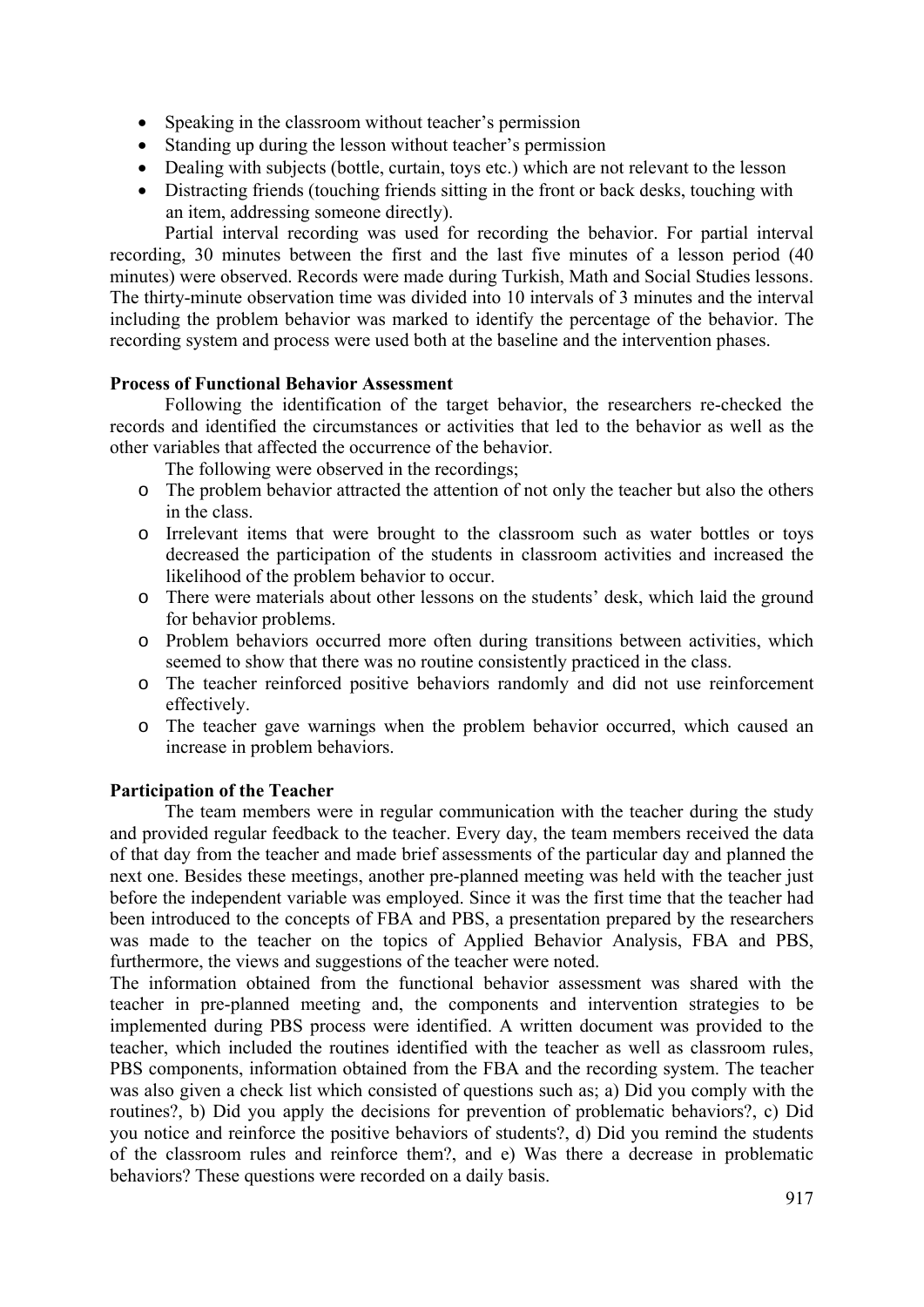# **Process of Positive Behavior Support**

After the variables that affected the occurrence and function of the behavior, the appropriate PBS package and components were decided upon. The PBS package applied in the research consisted of the following components.

*1. Prevention:* This is the process in which the variables preparing the ground for occurrence of the problem behavior were changed and the behavior was prevented before it occurred. In order to achieve this, the students handed over to the teacher their irrelevant items such as water bottles and toys, and received them back after the lesson. Also, the teacher ensured that there were materials only relevant to the lesson on the desks of the students. In addition, informing students in the first lesson every day about the class rules and reinforcement they would get is another example of prevention.

*2. Development of Classroom rules:* It is important that students clearly understand the behaviors expected to be exhibited in the classroom. Rules can be more effective as long as they are explained to the students in a more concrete way, therefore students take a bigger role in the establishing of the rules. The following points were taken into consideration in establishing of the rules;

- a) The rules included positive expressions. For instance, instead of the expression of "Don't talk without permission!" the expression of "We will raise fingers to ask for permission to talk".
- b) The rules were agreed on together with the students in the class.
- c) The classroom rules were expressed clearly, so that all the students could understand (Rather than the expression of "Sit properly on your desk", the expression of "Ask for permission to stand up")

The classroom rules were written on a poster-sized sheet of paper and hung on the classroom to be visible. The teacher also reminded the students that they were part of the development of the rules.

3. *Developing the routines of the class:* Routine is the sequence-order in which daily activities are carried out. Routine that is clearly communicated and consistently implemented in the class, are likely to reduce problem behavior displayed by students.

To prevent or reduce problem behavior occurring during transitions between activities certain routines are developed with teachers. Below is an example routine,

- o Enter the classroom when the bell rings 1 minute
- o Greet with the students 1 minute
- o Remind students of the classroom rules 1 minute
- o Get information about the preceding lesson (check homework, remind what topic was discussed in preceding lesson etc.)  $-3$  minutes
- o Tell a story about the topic to be discussed in the lesson 2 minutes
- o Present the topic to students 15 minutes
- o Asking and answering questions about the topic 10 minutes

*4. Reinforcement:* When the students showed performance at the desired level, they were given the reinforcement determined in the meeting with the teacher (sym-pencil, clasp etc.). In the study, the in-classroom observation time of 30 minutes was divided into 10 partial intervals of 3 minutes. If the students followed the classroom rules in 6 of these, i.e. 60% of the lesson, the whole classroom received reinforcements the following day.

At the meeting with the teacher, it was stated that when students other than Ahmet and Zeynep displayed positive behaviors, it was important to detect and reinforce those positive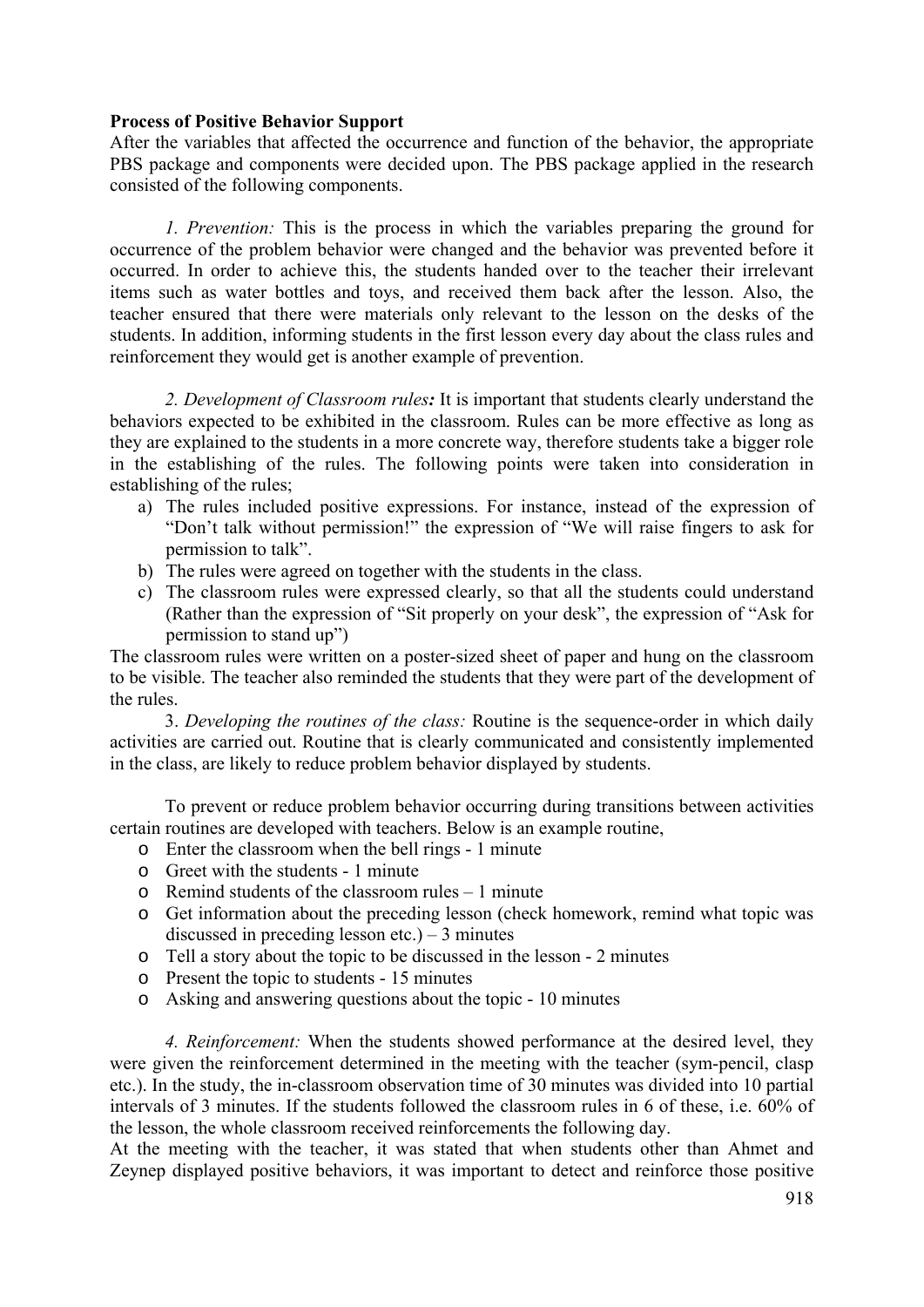behaviors. Thus, the teacher used reinforcements more often for positive behaviors for all the class.

# **Inter-observer reliability**

Inter-observer reliability data were collected in the study. To this end, the sessions of the baseline  $(A_1)$ , first intervention  $(B_1)$ , retracting the intervention  $(A_2)$  and re-implementation of the intervention  $(B_2)$  were numbered and the selected sessions were observed using a random assignment table. Inter-observer reliability data was collected from 20% of all sessions by watching of the video recordings by the implementer and observers independently but simultaneously.

The inter observers reliability was calculated by using the formula of  $[(agreement)/(agreement + disagreement)] \times 100$ . Inter-observer reliability coefficient for Ahmet was calculated as 80% in  $A_1$  phase, 79% in  $B_1$  phase, 90% in  $A_2$  phase and 80% in  $B_2$ phase. For Zeynep, it was calculated as  $86\%$  in  $A_1$  phase,  $83\%$  in  $B_1$  phase,  $80\%$  in  $A_2$  phase, and  $85\%$  in B<sub>2</sub> phase. For each phase, inter-observer reliability data were deemed sufficient (Zirpoli & Melloy, 1993).

# **Treatment Fidelity**

Application reliability was examined in order to control whether the study was conducted correctly. The data about reliability was gathered under the following titles: a) Necessary information given by the teacher before the lesson (100%) b) Non-existence of irrelevant materials during the lesson (81%) c) Teacher's reinforcement of positive behaviors of students (72%) d) Necessary regulations and directions given in activity transitions ( 80%) e) Reinforcement of classroom scale in line with pre-determined scales (90%). The average application reliability was 84%. During the calculation of application reliability, video recordings were used for items b, c, and d and check lists given to the teacher were used in items a and e.

# **Social validity**

In this research where the effectiveness of PBS interventions on the behavior of students not obeying the class rules was investigated, the social validity of the intervention was investigated the teacher's perspective.

After all phases of the research were completed, the social validity questionnaire of eight open-ended questions was emailed to the teacher and after completion the questionnaire emailed back to the researchers. The social validity questionnaire asked the following, (a) whether it had any impact on the problem behaviors, (b) whether it contributed to pedagogical capability of the teacher, (c) what was the applicability of the PBS package, (d) what were the views of the teacher's colleagues regarding the study, (e) what were the views of the families of students of the studied class, (f) whether the study could be spread school-wide and (g) what was the level of the satisfaction of the teacher before and after the intervention. All of the responses of the teacher to the questions were positive and it was observed that the teacher was satisfied with the study, eager to participate in future studies and attained positive feedback from the colleagues.

# **Findings and Results**

The research findings have shown that the class-wide PBS package applied was effective in making changes in the behavior of Ahmet and Zeynep, the students who most frequently disobeyed classroom rules.

Figure 1 shows the effectiveness of PBS package on Ahmet's behavior. On the baseline  $(A_1)$  in three sessions observed, Ahmet disobeyed classroom rules with an average of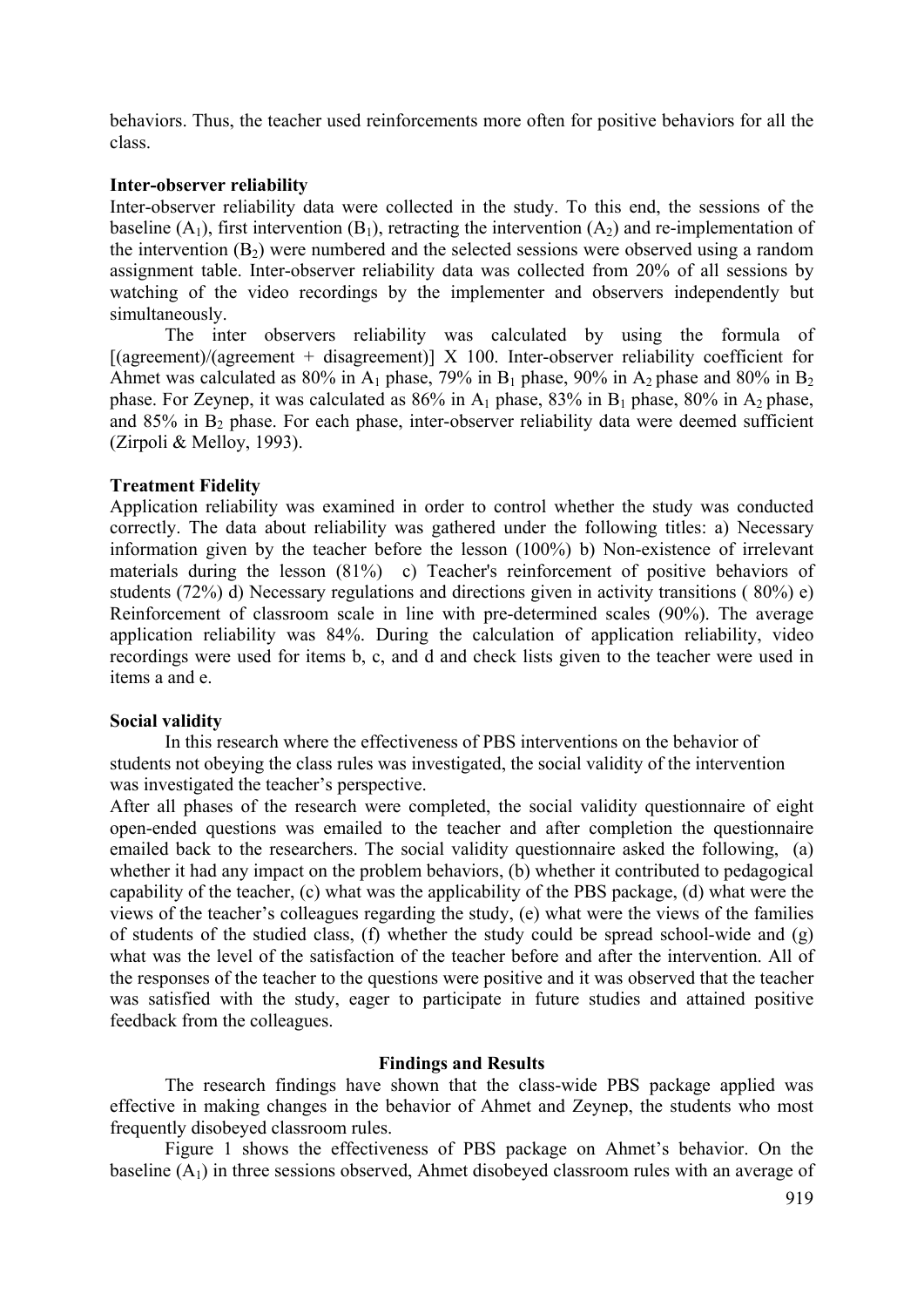83% (range; 70-100%). In the first implementation phase which lasted totally three weeks  $(B<sub>1</sub>)$  of 14 observation sessions, the behavior of disobeying classroom rules was reduced to an average of 31% (range 10-55%). As regards to returning to the baseline conditions, in the phase where the implementation was stopped for four days  $(A_2)$  it was seen that Ahmet disobeyed classroom rules at an average of 87.5% (range= 60-100%). In this phase, the behavior was displayed above the level at the first baseline phase. In the phase where the interventions in the PBS package were again implemented  $(B_2)$ , six sessions were observed and the behavior reduced again to the average level of 26.6% (range= 10-50%). In the graph concerning Ahmet's behavior, there is no overlap in the consecutive phases.





Figure 2 shows the effectiveness of PBS package on Zeynep's behavior of disobeying classroom rules. At the beginning level  $(A<sub>1</sub>)$  in three sessions observed, Zeynep disobeyed classroom rules at an average of 82% (range= 78-88%). In the first implementation phase which lasted three weeks  $(B_1)$  in 12 observation sessions, the behavior of disobeying classroom rules was reduced to an average of 34% (range= 0-60%). As regards to returning to the baseline conditions, in the phase where the intervention was stopped for three days  $(A_2)$  it could be understood that Zeynep displayed the behavior of disobeying classroom rules at an average of 87.5% (range=  $60-100\%$ ), thus, above the average obtained on the level of  $A_1$ . In this phase, the behavior was displayed above the level at the first baseline phase. In the phase where the interventions in the PBS package were again practiced for two weeks  $(B_2)$ , nine sessions were observed and the behavior reduced again to the average level of 35.5% (range=  $10-70\%$ ).

As in the graph of Ahmet's behavior, there is also no overlap in the data obtained from the observations of Zeynep's behavior.

#### **Views of the teacher on the program who applied PBS package in the classroom.**

After applying the PBS package in the class, the teacher stated that the intervention was satisfactory and that it was effective on the problem behaviors faced in the classroom (disobeying classroom rules). The teacher stated that s/he shared PBS process with their colleagues at school, that some of them made implementations in their classes using the PBS process, and that these teachers were also satisfied with the results and thought the intervention was applicable and effective. The teacher pointed that the intervention could be implemented easily both in her/his school and in other schools. The teacher also expressed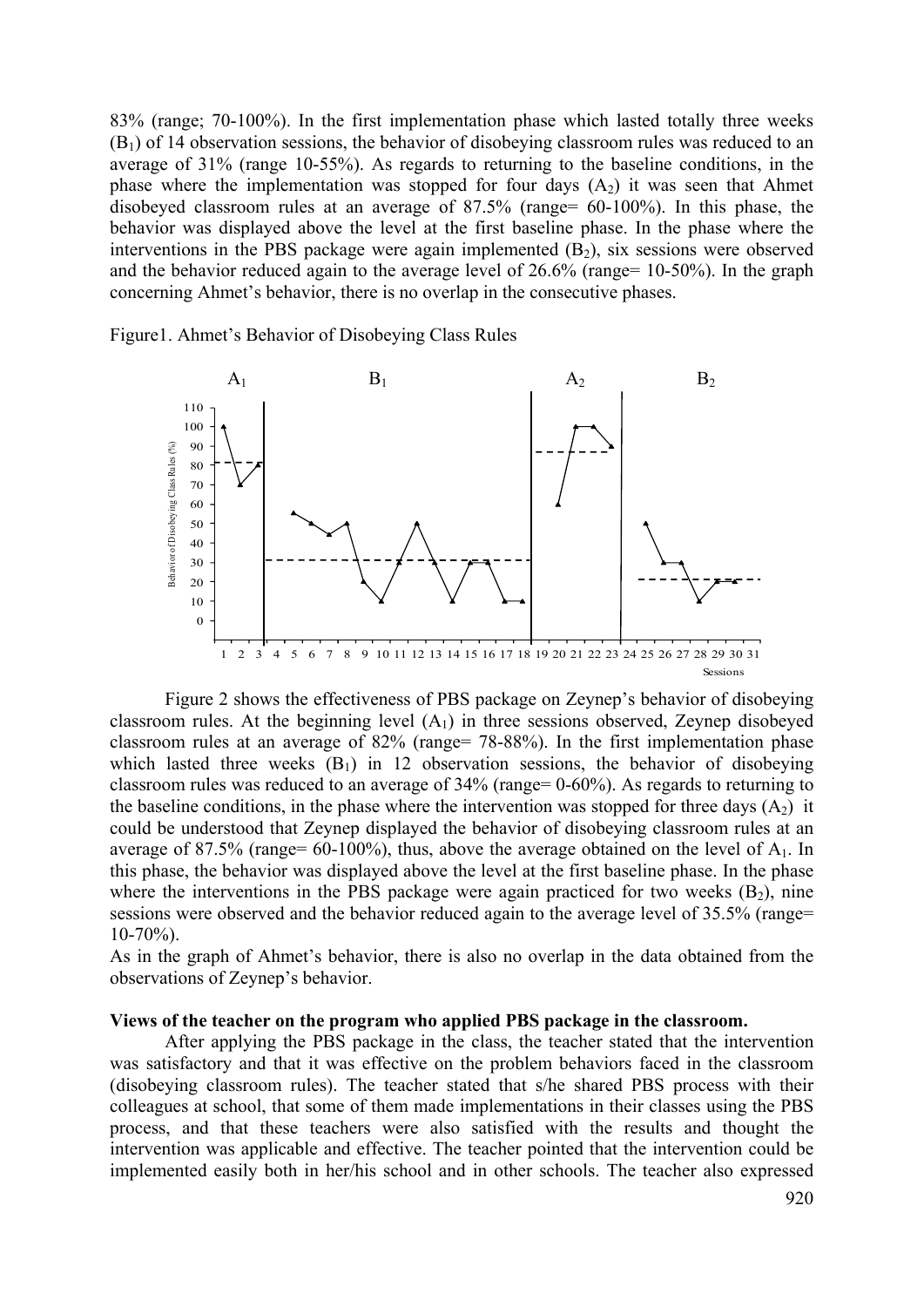that they shared the intervention process constantly with the students' families, who were satisfied with the intervention and supported the teacher in this process. The teacher also stated in the questionnaire that the study contributed to their self-development, that they could more easily control the class, and that they would be happy to take part in future researches.



Figure 2. Zeynep's Behavior of Disobeying Class Rules

## **Discussion**

This study aimed to identify the impacts of a PBS intervention on problem behaviors of students in the classroom of a teacher who asked for help in the management of her/his class. The findings of the study have shown that applied PBS package was successful in reducing the students' behavior of disobeying classroom rules. A functional relationship was found between the PBS intervention and reduction of problem behaviors faced in the class. The fact that there is no overlap in the data of the two students reinforces this relation.

The study is important since it was a class-wide PBS intervention and the teacher played an active role in the implementation. In prior class-wide studies, the need for teacher participation was emphasized (Lane, Jessica, Annette, Andrea, & Joseph, 2006; Stormont, Smith, & Lewis, 2007; Morrison & Jones, 2006) and interventions included participation by the teacher on various levels such as implementer or researcher. The PBS interventions to reduce the behavior problems of students have resulted in considerable reductions in this behavior and it has been observed that PBS process was effective (Scott &Barrett, 2004; Morrison &Jones, 2006; Lynnette, Young, & Marchant, 2004).

ODD counseling process applied in the study appears to be effective and the participant teacher states that he is content with the process. In similar studies like Benedict and friends (2007) and studies applied for teachers Carter & Norman (2010), it is conferred that ODD counseling processes are effective. Besides, in other similar studies, teachers have expressed that they attained advantages through the process (Alkon, Ramler & MacLennan 2003; Gilliam & Shabar, 2006; Benedict et al., 2007; Duda, Dunlap, Fox, Lentini, & Clarke, 2004). While teacher's opinion that s/he had advantages thanks to the study is significant in terms of participating in other similar studies; colleagues' positive feedback is also important in terms of generalizing the similar implementations. Also, in another study (Partin et al., 2010) in which teaching responses to opportunities regarding increasing the appropriate student reactions and praise to teachers was studied, it was stated that teacher learnt how to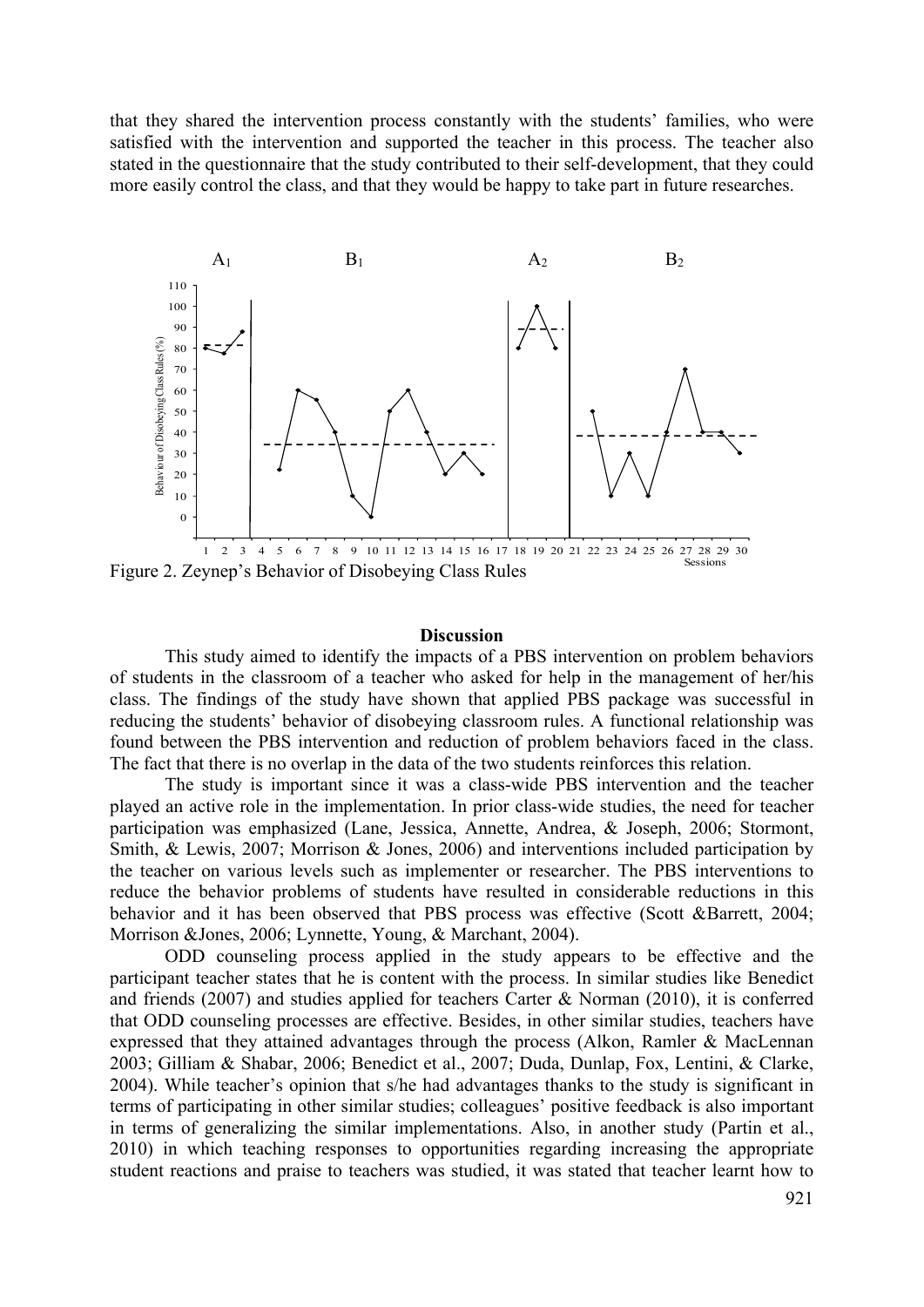use and generalize these strategies and these strategies increased appropriate behaviors while decreasing the problem behaviors. It can be considered that these two strategies taught to teachers in the study also appearing in the ODD package increased the validity of the package.

The fact that the research was carried out with participants from various disciplines including classroom teacher, psychologist, consultant teacher, special education teachers and special education experts shows that successful results can be achieved with a planned and systematic teamwork. Positive reactions concerning the intervention received from other teachers at the school and their initiatives to partially apply it in their own classes are promising in terms of endorsement and applicability of PBS interventions.

In addition to study's many advantages, it was an intensely demanding (time  $\&$  effort) study in terms of educating the teacher who undertook an active role during the study, always trying to be in contact with the teacher, transferring of data regularly and analyzing the data in order to reinforce in the shortest time and in the most efficient way. It is possible to use elearning environments to make communication and data sharing easier in future studies. Also, teacher might contribute to remove the problems of time and communication taking a more active role in the process after a training during which s/he will learn how to analyze the data.

This intervention can be repeated for different behaviors, in a variety of environments and with different intervention packages. School-wide strategies can also be developed to check the effects of PBS interventions across broader populations. In this research the teacher actively took part in the implementation itself, it is possible in future interventions that teachers can also actively take part in the process of keeping data.

# **References**

- Acar, Ç. (2000). Zihin özürlü çocuklarla çalışan özel eğitim öğretmenlerinin sınıflarında karşılaştıkları problem davranışlarla ilgili görüş ve öneriler. Yayımlanmamış yüksek lisans tezi. Eskişehir: Anadolu Üniversitesi Eğitim Bilimleri Enstitüsü.
- Albin, R. A., Lucyshyn, J.M., Horner, R.H., & Flannery, B. (1996). Contextual fit for behavior support plans: A model for goodness of fit. L. K. Koegel, R. L. Koegel, & G. Dunlap (Ed.), Positive behavioral support: Including people with difficult behavior in the community (s. 81–98). Baltimore: Brookes.
- Alkon, A., Ramler, M., & MacLennan, K. (2003). Evaluation of mental health consultation in child care centers*. Early Childhood Education Journal*, 31, 91–99.
- Association for Positive Behavior Supports. (2008). *Positive behavior supports*. Retrieved August 1, 2008, from http://www.apbs.org
- Balay, R., & Sağlam, M. (2008). Sınıf içi olumsuz davranışlara ilişkin öğretmen görüşleri. *Yüzüncü Yıl Üniversitesi, Eğitim Fakültesi Dergisi, 5 (2), 1- 24*
- Barnhill, G. P. (2005). Functional behavioral assessment in schools. *Intervention in School And Clinic*, (40)31, 31–143
- Benedict, E. A., Horner, R. H., & Squires, J. K. (2007). Assessment and implementation of positive behavior support in preschools. *Topics in Early Childhood Special Education, 27*, 174-192.
- Carr, E. G., & Durand, M.V. (1985). Reducing behavior problems through functional communication training. *Journal of Applied Behavior Analysis*, (18), 111–126.
- Carr, E.G., Dunlap, G., Horner, R.H., Koegel, R.L., Turnbull, A.P., & Sailor, W. (2002). Positive behavior support. Evolution of an applied science. *Journal of Positive Behavior Interventions,* (4), 4–16.
- Carter, R. C., & Norman, R. K. V. (2010). Class-wide positive behavior support in preschool: improving teacher implementation through consultation. *Early Childhood Education*, *38*, 279- 288.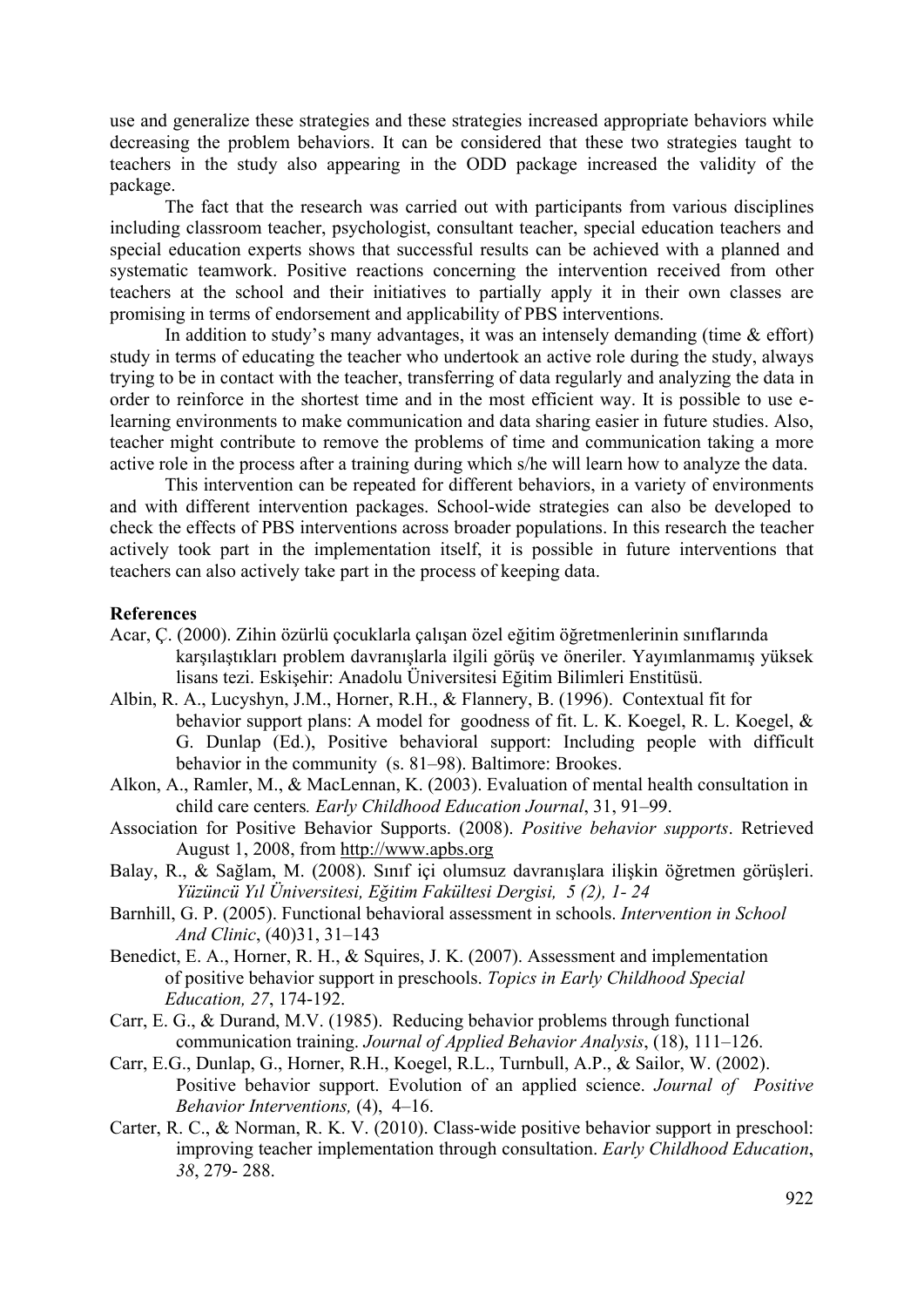- Dağlı, A., & Baysal, N. (2012). İlköğretim öğretmenlerinin sınıfta karşılaştıkları disiplin sorunlarının nedenlerine ilişkin görüşleri. *Dicle Üniversitesi Ziya Gökalp Eğitim Fakültesi Dergisi, 18, 259 – 271.*
- Diken, I. H., Cavkaytar, A., Batu, S., Bozkurt, F., & Kurtyilmaz, Y. (2010). First step to success; a school/home intervention program for preventing problem behaviors in young children: examining the effectiveness and social validity in Turkey. *Emotional and Behavioral Difficulties,* 15 (3), 207-221.
- Diken, I. H., Cavkaytar, A., Batu, E. S., Bozkurt, F., & Kurtyılmaz, Y. (2011). Effectiveness of the Turkish version of "first step to success program" in preventing antisocial behaviors, *Education and Science*,36(161), 145-158.
- Duda, M. A., Dunlap, G., Fox, L., Lentini, R., & Clarke, S. (2004). An experimental evaluation of positive behavior support in a community preschool program. *Topics in Early Childhood Special Education*, *24*(3), 143–156.
- DuPaul, G. J., & Eckert, T. L. (1994). The effects of social skills curricula: Now you see them, now you don't. *School Psychology Quarterly,* (9), 113–132.
- Duda, M. A., Dunlap, G., Fox, L., Lentini, R., & Clarke, S. (2004). An experimental evaluation of positive behavior support in a community preschool program. *Topics in Early Childhood Special Education,* 24(3), 143–156.
- Evans, I. M., & Meyer, L. H. (1990). Toward a science in support of meaningful outcomes: A response to Horner and others*. Journal of the Association for Persons with Severe Handicaps (JASH),* (15)3, 133-35
- Fox, L., Dunlap, G., & Powell, D. (2002). Young children with challenging behavior: Issues and considerations for behavior support. *Journal of Positive Behavior Interventions*, 4, 208–217.
- Gay, L. R., Mills, G. E., & Airasian, P. (2006). *Educational Research: competencies for analysis and*
- *applications* (8th ed.). Upper Saddle River, New Jersey: Pearson Education, Inc. Horner, R. H., Albin, R. A., Sprague, J. R., & Todd, A.W. (2000). *Positive behavior*
- *support.* Snell, M. E. & Brown, F. (Ed.), Instruction of students with severe disabilities (5 th edtion, s. 207–243). Upper Saddle River, NJ: Prentice Hall.
- Horner, R. H., & Carr, E. G. (1997). Behavioral support for students with severe disabilities: functional assessment and comprehensive intervention. *Journal of Special Education*, (31), 84–104.
- Johnston, J. M., Richard, M. F., Jacobson, J.W., Green, G., & Mulick, A. J. (2006). Positive behavior support and applied behavior analysis. The Behavior Analyst, (29)1, 51-74
- Lane, K., Jessica L.W., Annette L.M., Andrea P., & Joseph W. (2006). Illustrations of function-based interventions implemented by general education teachers: building capacity at the school site. *Education and Treatment of Children*, (29) 4, 549-571
- Kauffman, J. M., & Burbach, H. J. (1997). On creating a climate of classroom civility. Phi Delta Kappan, (79)4, 320–25
- Lynnette C., Young, R. K., & Marchant, M. ( 2004). The effects of a peer-mediated positive behavior support program on socially appropriate classroom behavior. *Educatıon And Treatment Of Children,* (27)3, 199–234
- Martens, B. K., Witt, J. C., Elliott, S. N., & Darveaux, D. (1985). Teacher judgments concerning the acceptability of school based interventions. *Professional Psychology, Research and Practice*, 16, 191–198.
- Milli Eğitim Bakanlığı "Republic of Turkey Ministry of National Education" (2006). 1. Şiddet ve okul ve çevresinde çocuğa yönelik şiddet ve alınabilecek tedbirler sempozyumu, İstanbul.
- Mitchem, K. J., & Young, K. R. (2001). Adapting self-management programs for class-wide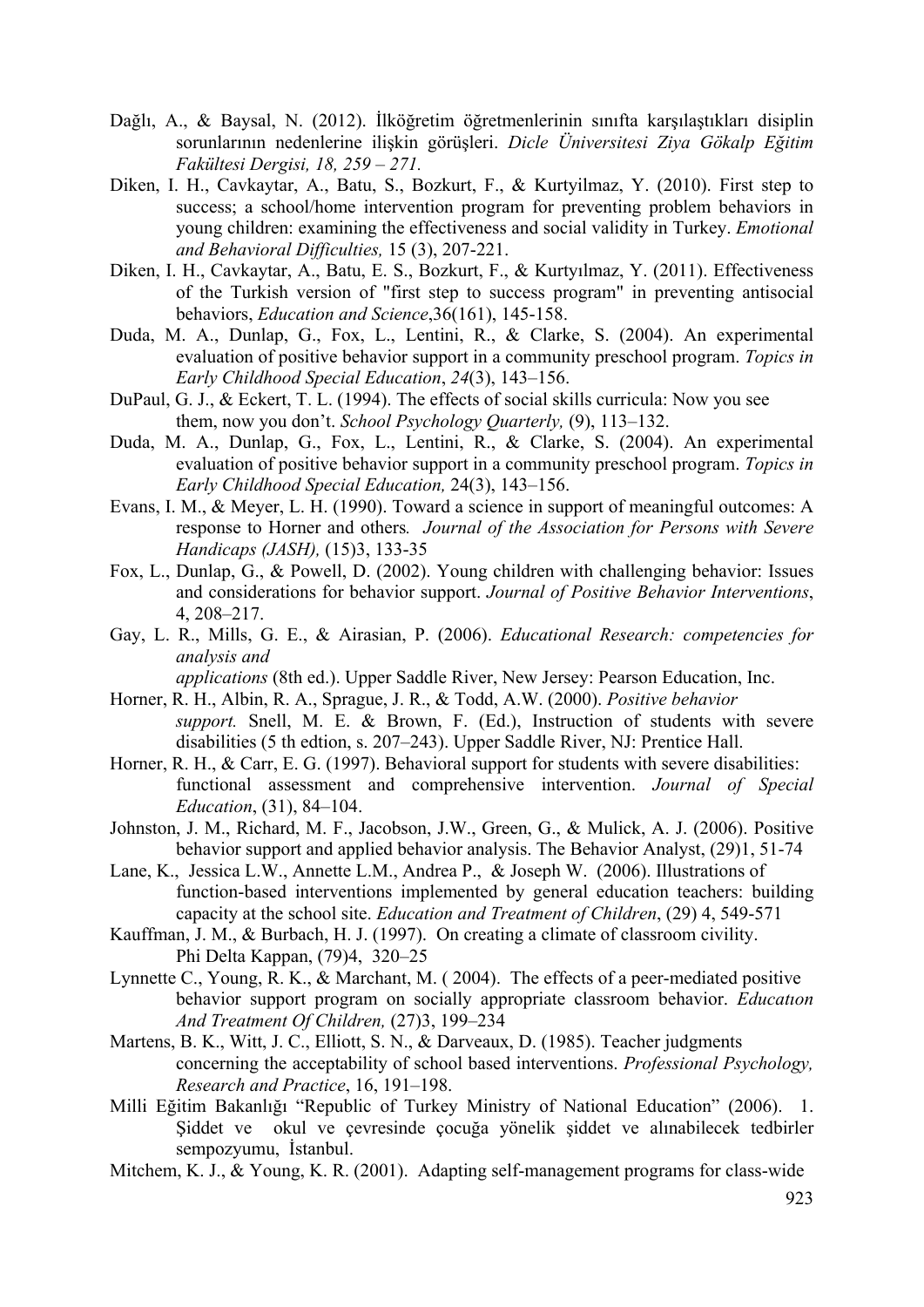use: acceptability, feasibility, and effectiveness. *Remedial and Special Education. Remedial and Special Education, 22(1),* 75-88.

- Morrison, J. Q., & Jones, K. M. ( 2006). The effects of positive peer reporting as a class-wide positive behavior support. *Journal of Behavioral Education*, (16) 2, 111–124
- Noell, G. H., Witt, J. C., LaFleur, L. H., Mortenson, B. P., Ranier, D. D., & LeVelle, J. (2000). Increasing intervention implementation in general education following consultation: a comparison of two follow-up strategies*. Journal of Applied Behavior Analysis*, (33)3, 271–84
- Özen, A., & Batu, S. (1997). Sınıf öğretmenlerinin sınıf kontrolüne yönelik sorunlarının ve gereksinim duydukları destek hizmet türlerinin belirlenmesi. IV. Conference on Educational Science, Eskişehir: Turkey
- Partin, T. C. M., Robertson, R. E., Maggin, D. M., Oliver, R. M., & Wehby, J. H. (2010). Using teacher praise and opportunities to respond to promote appropriate student behavior. *Preventing School Failure*, *54* (3), 172 – 178.
- Repp, A.C., & Horner, R.H. (Edt.). (1999). *Functional analysis of problem behavior: From effective assessment to effective support*. Belmont, CA: Wadsworth.
- Sadik, F., & Doğanay, A. (2008). Problem davranışlarla baş etme sürecinde öğretmen, öğrenci ve veli beklentileri. *Milli Eğitim*, 178, 24 -43
- Scott, T. M., & Barrett, S. B. ( 2004). Using staff and student time engaged in disciplinary procedures to evaluate the ımpact of school-wide PBS. *Journal Of Positive Behavior Interventions*, (6)1, 21–27
- Sprague, J. R., Sugai, G., Horner, R., & Walker, H. M. (1998). *Using office discipline referral data to evaluate school-wide discipline and violence prevention interventions*. Oregon School Study Council, (42), 4–18.
- Stormont, M. A., Smith, S. C., & Lewis, T. J. (2007). Teacher implementation of precorrection and praise statements in Head Start classrooms as a component of a program-wide system of positive behavior support. *Journal of Behavioral Education,* (16)3, 280-290
- Sugai, G., & Horner, R. (1994). *Including students with severe behavior problems in general education settings: Assumptions, challenges, and solutions*. Marr,J., G. Sugai, & G. Tindal (Edt.). The Oregon conference monograph (V6, p, 102–120) Eugene: University of Oregon.
- Sugai, G., Horner, R.H., Dunlap, G., Hieneman, M., Lewis, T.J., & Nelson, C.M. (2000). Applying positive behavior support and functional behavioral assessment in schools. *Journal of Positive Behavior Interventions*, (2), 131–143.
- Vuran, S., & Varlıer, G. (2006). Okul öncesi eğitimi öğretmenlerinin kaynaştirmaya ilişkin görüşleri. *Educational Sciences: Theory & Practice.* (2) 6, 553-585
- Yıkmış, A., & Ural, A. (2004). *Öğretmen adaylari görüşlerine göre öğretmenlerin karşilaştiklari problem davranişlar ve çözüm yaklaşimlari.* XIV. National Special Education Conference. Bolu: Turkey
- Zirpoli T.J., & Melloy, K.J. (1993). *Behavior management applications for teachers and parents*. New York: Merrill.